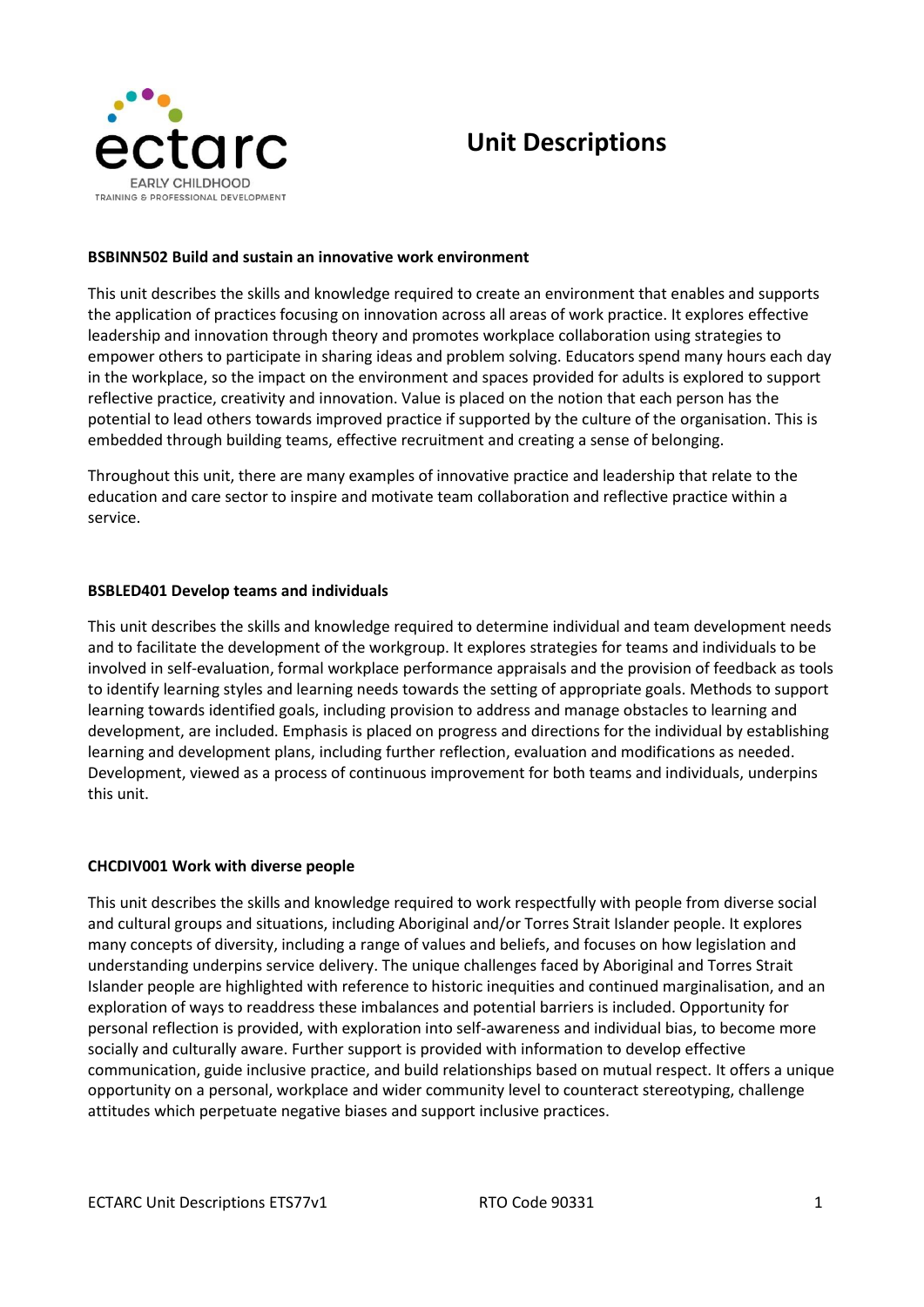## **CHCDIV002 Promote Aboriginal and/or Torres Strait Islander cultural safety**

Cultural safety is about creating an environment that is physically, emotionally, spiritually and socially competent and aware. An environment that promotes respect, shared learning and interaction at a deeper level is more able to support families and children. This unit describes the skills and knowledge required to identify Aboriginal and/or Torres Strait Islander cultural safety issues in the workplace, model cultural safety in your own work practice, and develop strategies to enhance cultural safety.

Historical perspectives are included from colonisation through to the national apology, and looking further into the current challenges and barriers faced by the first Australians to support the learner to reflect on their own practices and undertake appropriate actions within the workplace. The provision of some measures to evaluate a service promotes the value of reflective practice, with the aim of improving service delivery inline with cultural safety considerations. An emphasis is placed on making connections, building relationships and sourcing quality resources to improve practices.

## **CHCECE001 Developing cultural competence**

This unit describes the skills and knowledge required to work towards cultural competency and to support participation of all children and families in children's services. This support includes contributing to children's understanding beyond just ethnic diversity, but more broadly into understanding varying beliefs, ways of life and personal identity. Attention and respect is given to historical issues relating to Aboriginal and/or Torres Strait Islander peoples, as well as strategies to reflect on the environment, resources and the curriculum. It provides opportunities to explore communication, relationships, language and the planning and implementing of experiences that embed an understanding and reflection of cultural competence.

# **CHCECE002 Ensure the health and safety of children**

This unit describes the skills and knowledge to ensure the health and safety of children and applies to educators working in a variety of education and care services. Educators are supported to navigate legislative requirements and supporting documents and the links to effective practices that safeguard children's health and safety. Gathering information and developing systems within a service prepares staff to understand each child's health, needs and safety requirements. This unit covers sleep, rest and relaxation; effective hygiene and health practices; illness and administering medication; and managing allergies, anaphylaxis and asthma. In addition, there is a focus on minimising risks within a service through safety checks, hazard identification and effective supervision. There is an emphasis on following procedures in relation to service policies and record keeping through practical examples to support knowledge and understanding.

# **CHCECE003 Provide care for children**

This unit describes the skills and knowledge required to ensure health and safety through the exploration of emotional and physical development, the child's participation in the educational program and the importance of the physical environment to support this. It explores supporting children to navigate change, separation anxiety and expressing emotions through caring practices. Focus is also placed on the provision of appropriate physical care in relation to meal times, toileting, hygiene practices and sun protection to support wellbeing. There are examples and activities throughout to enhance understanding and guide the educator towards the fundamental appreciation of the role they play in guiding learning and caring for children.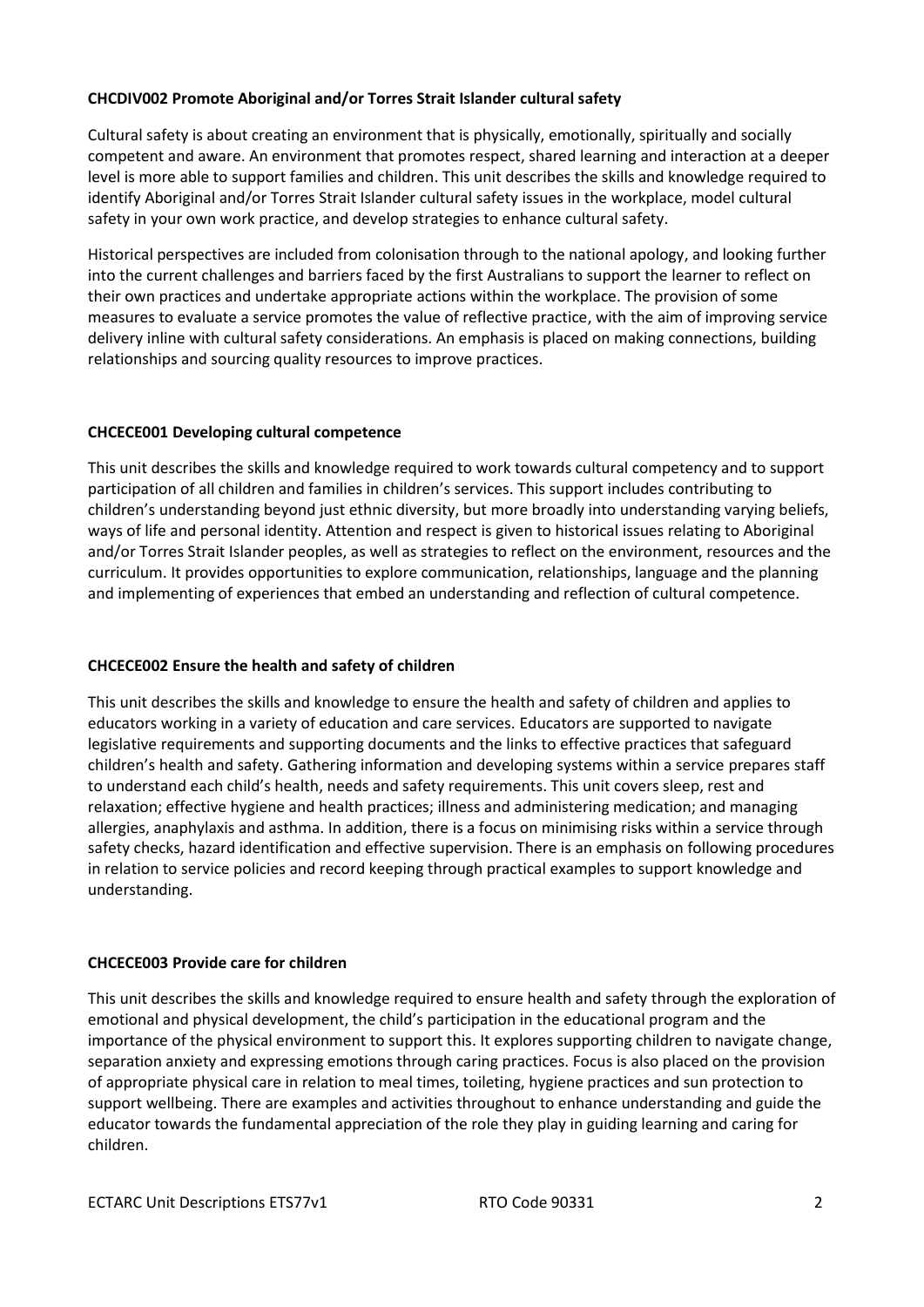#### **CHCECE004 Promote and provide healthy food and drinks**

This unit describes the skills and knowledge required to promote healthy eating and ensure that food and drinks provided are nutritious, appropriate for each child and prepared in a safe and hygienic manner. In addition to encouraging healthy food choices and combining physical activity to support children's wellbeing, there is emphasis placed on preparing and handling food safely; the Australian Dietary Guidelines; an exploration of the five food groups; and an understanding of food allergies and preferences. Specific information on menu planning to meet nutritional requirements is provided along with understanding food labels. To embed healthy eating and physical activity into the educational program, some examples of learning experiences are provided as well as offering some suggestions to involve families.

# **CHCECE005 Provide care for babies and toddlers**

Working with babies and toddlers requires complex understanding of this unique phase of life. This includes the theory behind development and developmental milestones in children under two years, as well as the importance of safety, relationships and attachment. By understanding these vital elements, the educator is equipped with an understanding of the importance of their role as a significant adult in the child's early life. Developing the required skills will take practice, experience, patience, teamwork and communication.

This unit describes the skills and knowledge required by educators to ensure that the children's physical and emotional wellbeing is maintained, and their needs are met in relation to individual routines, sleep, nappy change and toileting, meal times and nutrition, health and safety, and the service environment.

## **CHCECE006 Supporting behaviour of children and young people**

This unit describes the skills and knowledge required to guide the behaviour of children and young people in a safe and supportive environment. It explores the impact of the physical environment on behaviour, and the strategies educators can use to support children and young people to become better able to manage their own emotions and behaviours. Educators are provided with information in relation to typical development and factors that may influence a child's behaviour. Where there are concerns relating to a child's behaviour, information needs to be gathered through observation and documentation and different approaches to this are provided. There is also support for communicating concerns to families and working together with them and other professionals to develop and monitor support plans for children.

#### **CHCECE007 Develop positive and respectful relationships with children**

This unit describes the skills and knowledge required by educators to ensure they develop and maintain effective relationships and promote positive behaviour with children. Children form relationships and secure attachments with educators who are responsive, sensitive and consistent, and this leaning guide enhances awareness of communication, meaningful interactions and reflection. Through the creation of a sense of belonging within a service and positive guidance from educators, children are supported to understand the impact of their behaviour on others and begin to develop abilities of self-regulation, managing their own behaviours and emotions, and gaining greater independence.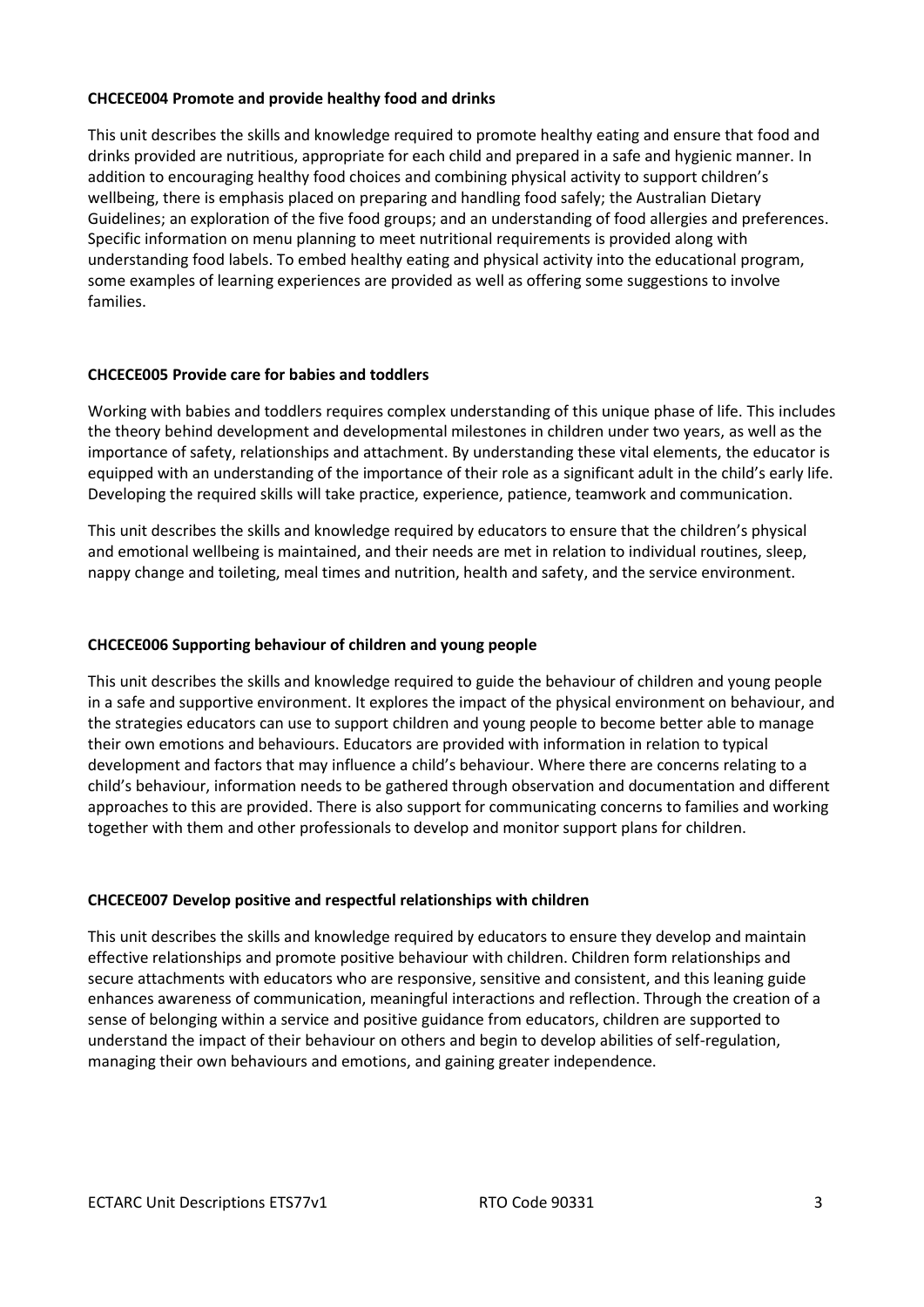## **CHCECE009 Use an approved learning framework to guide practice**

This unit describes the skills and knowledge required to enable educators to provide children with opportunities to maximise their potential and develop a foundation for future success by applying the approved learning frameworks. While there are a number of approved learning frameworks in different states and territories made mention in this unit, it is the national approved frameworks of *My Time, Our Place: Framework for School Age Care* and *Belonging, Being & Becoming: The Early Years Learning Framework* that are unpacked in relation to principles, practices and learning outcomes for children in this guide. Emphasis is placed on not just defining and understanding, but also the practical applications and intentional focus for the benefit of children.

While the learning framework acts as the foundation and support, the context of every service is different. The children, families, educators and community will be represented through interactions, experiences, routines, transitions, displays and relationships. These concepts are explored throughout this unit.

## **CHCECE010 Support the holistic development of children in early childhood**

This unit describes the skills and knowledge to support and recognise the interrelationship between the physical, social, emotional, cognitive and communication development of children from birth to 6 years of age. Without a comprehensive understanding of how children grow and develop, educators will not have the foundation to support, and therefore build on children's learning. In addition, it is impossible to focus on one area without impacting on other areas in some way. Learning in one area will automatically be learning in another area of development. Through the thorough exploration of development and the ability to support emerging skills, educators provide an environment that supports each child to become the best that they can be holistically.

# **CHCECE011 Provide experiences to support children's play and learning**

This unit describes skills and knowledge to support children's play and learning.

It is widely viewed that children make sense of their world by engaging in play. As educators, it is important to understand the theory behind this; have an understanding about different learning styles and types of play; and how to enhance children's opportunities to explore the world around them. This unit focuses on the physical learning environment we provide (such as resources and furniture) and the role of the educator in supporting children's play and learning. The role of intentional teaching and spontaneous learning is explored, as well as supporting children's interests, facilitating play, and strategies and provisions for learning.

# **CHCECE012 Support children to connect with their world**

This unit describes the skills and knowledge to support and encourage children's connections with their environment. It focuses on developing an understanding and respect for the natural environment to encourage individuals and those within the learning community to build sustainable practices. Emphasis is placed on embedding sustainability and environmentally responsible behaviours through the philosophy, policies and practices on the service, and making long-term plans to ensure the longevity of resources available to the service and wider community. As role models for young children, educators are provided with many strategies and suggestions to explore care and respect for the natural environment, through managing waste, recycling and reusing materials, involving others, and working collaboratively with all stakeholders to become more connected with the world.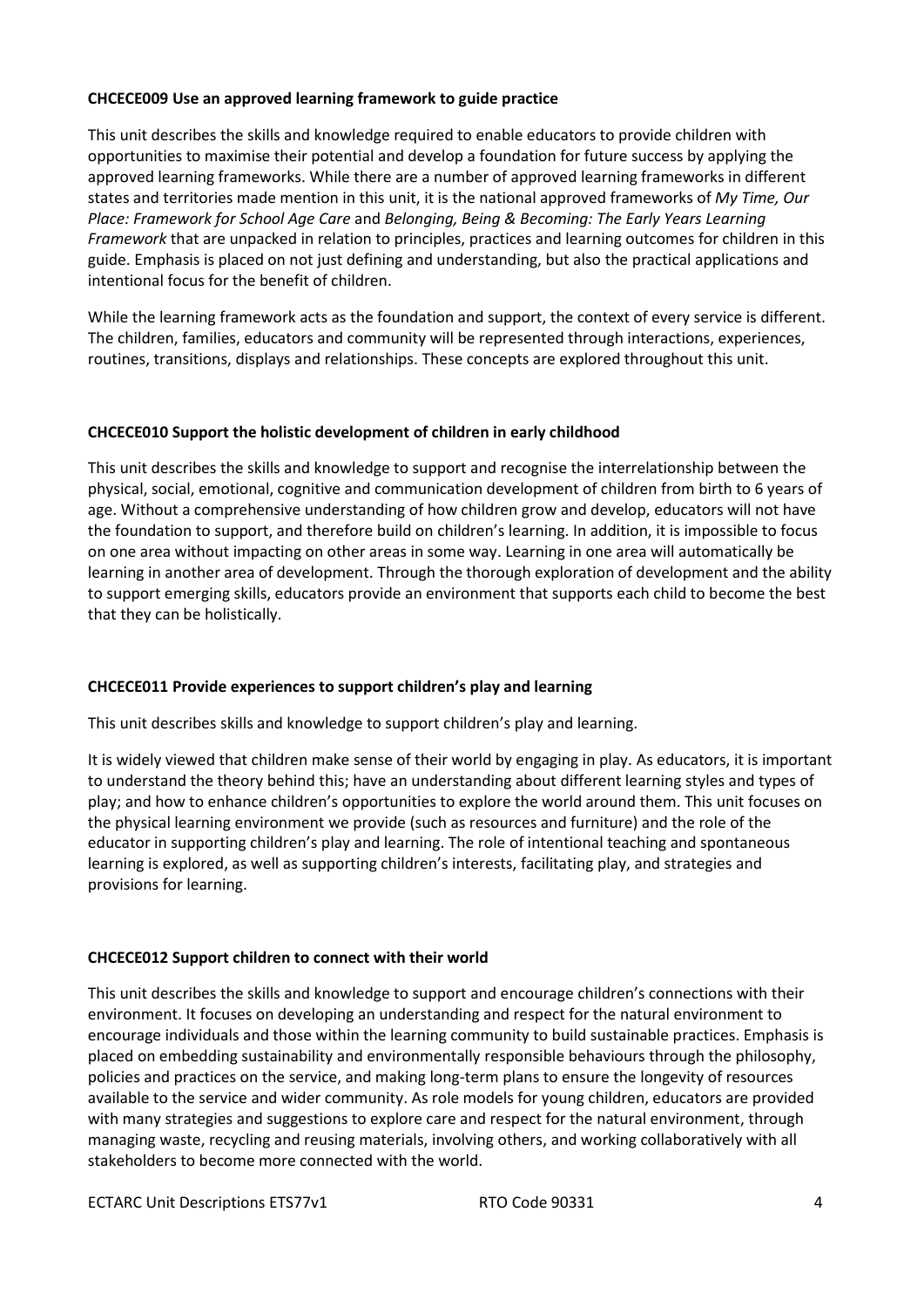## **CHCECE013 Use information about children to inform practice**

This unit describes the skills and knowledge required to gather information about children through observation and other sources to use as a basis to inform program planning cycles and to share with children and their families. It explores professional and ethical considerations and techniques to observe and gather information about children to document children's learning. Some possibilities of planning and learning are provided based on evidence gathered and on analysing and interpreting children's strengths, needs and interests. Educators are supported to reflect on children's learning both individually and with colleagues to assist with a deeper level of understanding to improve practice.

## **CHCECE016 Establish and maintain a safe and healthy environment for children**

This unit describes the skills and knowledge to establish and maintain a safe and healthy environment for children. It provides strategies to support the health needs of each child and providing comfort through appropriate sleep and rest experiences. In addition, there is information to ensure children are adequately supervised through arrangement of suitable learning environments, processes that inform all staff about the requirements, and appropriate risk assessment when taking children out of the service on an excursion. Precautions to protect children from harm are introduced, including safety checks, appropriate warning signage, relevant training, record keeping, and provision of information to families to support knowledge. There is also a section devoted to developing plans and practices to effectively manage incidents and emergencies.

## **CHCECE017 Foster the holistic development and wellbeing of the child in early childhood**

This unit describes the skills and knowledge required to foster and enhance the holistic development and wellbeing of children from birth to 6 years of age, beginning with an exploration of the curriculum, core principles and influences of development, and an effective planning cycle to support learning. Examination of developmental norms, theory, and an understanding of each area of development – physical, social, emotional and psychological, cognitive and communication – provides educators with a starting point to guide planning and development. Practical examples of observation and interpretation, and the provision of ideas and strategies educators may provide to support learning, is provided. The outcome of this unit aims at educators being able to draw knowledge together to demonstrate the interconnection between areas of development and holistic learning of the child.

#### **CHCECE018 Nurturing creativity in young children**

This unit describes the skills and knowledge required to nurture creativity in children. Through the lens of the holistic development of children, fostering creativity is explored in relation to the physical learning environment, the role of the educator and a framework of flexibility, open-ended opportunities, critical thinking and problem solving. Strategies are suggested to facilitate discussion with children, and support collaboration and engagement in provisioning for creative opportunities. Focus is drawn to related theories, learning styles and development to support the decision-making of educators, as well as thoughtful selection and presentation of resources and materials provided for children. A range of experiences encompassing music, movement, construction, visual arts and dramatic play is provided to respond to the interests of children, and encourage the process of exploration rather than the end product. Educators are supported to engage in reflective practice in relation to the experiences they provide and the personal and professional views that underpin their decision-making.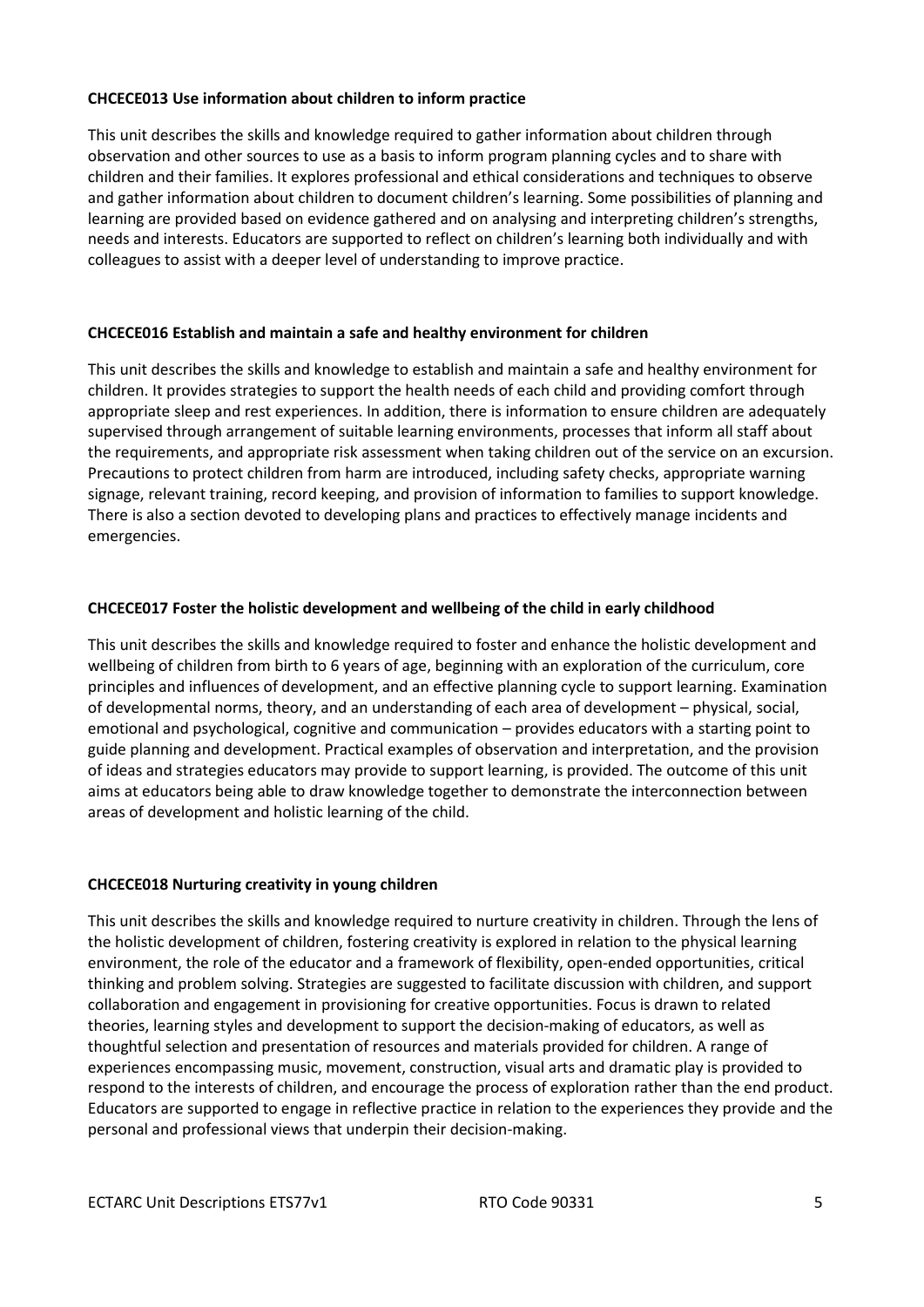## **CHCECE019 Facilitate compliance in an education and care service**

This unit describes the skills and knowledge required to undertake supervisory and coordinating activities in work groups. Focus is on team leaders or managers responsible for coordinating and monitoring the activities and performance of work teams. It is contextualised to meet the requirements of the education and care sector under the National Quality Framework, the process of assessment and rating, use of the approved learning frameworks, and other supporting documents that guide practices in the sector. Information is provided to guide the process of self-assessment against the National Quality Standard and National Law and Regulations, including involving stakeholders, gathering and recording evidence, as well as collaboratively and reflecting on the implications for the service. This information is used to facilitate the development of the service Quality Improvement Plan, with examples to link and clarify the direction the service is undertaking. The process and time frames associated with assessment and rating are provided, along with strategies to prepare for the visit of the authorised officer. Throughout this unit, educators are supported to contribute to the continuous improvement of the service and quality outcomes for children and families in the service they provide.

## **CHCECE020 Establish and implement plans for developing cooperative behaviour**

This unit describes the skills and knowledge required to support both individual and group plans for developing cooperative behaviour. It guides educators in the use of supporting documents, including the service philosophy and policies, as they relate to children's behaviour and the importance of relationships. Influences on behaviour are unpacked to build knowledge and understanding and ensure that educators consider these contexts in their work with children. Suggested strategies to encourage authentic relationships and provision of a physical environment are explored, with additional information about brain and social development to promote understanding. Further strategies are provided to effectively manage challenging and uncooperative behaviours, including supporting children to manage strong emotions.

There will be times when a child's behaviour is consistent, ongoing, severe or unexplained. In these cases, educators will meet to work with families, and sometimes other professionals, to develop a behaviour support plan. A support plan includes gathering evidence through observation, having open and honest discussion with families, developing goals and strategies, implementation and possible referrals, and a process of evaluation and monitoring. This process is illustrated through a case study within the unit.

#### **CHCECE021 Implement strategies for the inclusion of all children**

Inclusive practice is the exploration of differences in a safe, positive, and nurturing environment. It is about understanding each other and moving beyond simple tolerance to embracing and celebrating the rich dimensions of diversity within each individual. This unit describes the skills and knowledge required to support the inclusion of all children and to work with relevant others to plan and implement supportive strategies where required. There is a focus on understanding and addressing barriers to learning, building partnerships with children and families, and sourcing additional support from other professionals and support services. In addition, strategies that promote consistency, effective communication and inclusive practices for all children are included.

Some information is provided in relation to additional needs, although it is important to remember that no two children are alike, and a diagnosis of disability or additional needs does not alter this. Each child will be unique in the requirements to support their development and inclusion.

Educators are guided through the process of following steps to support the inclusion of a child with specific requirements, by establishing steps towards an individual plan that is a dynamic, changing and flexible document that is responsive to the needs of the child.

ECTARC Unit Descriptions ETS77v1 6 and RTO Code 90331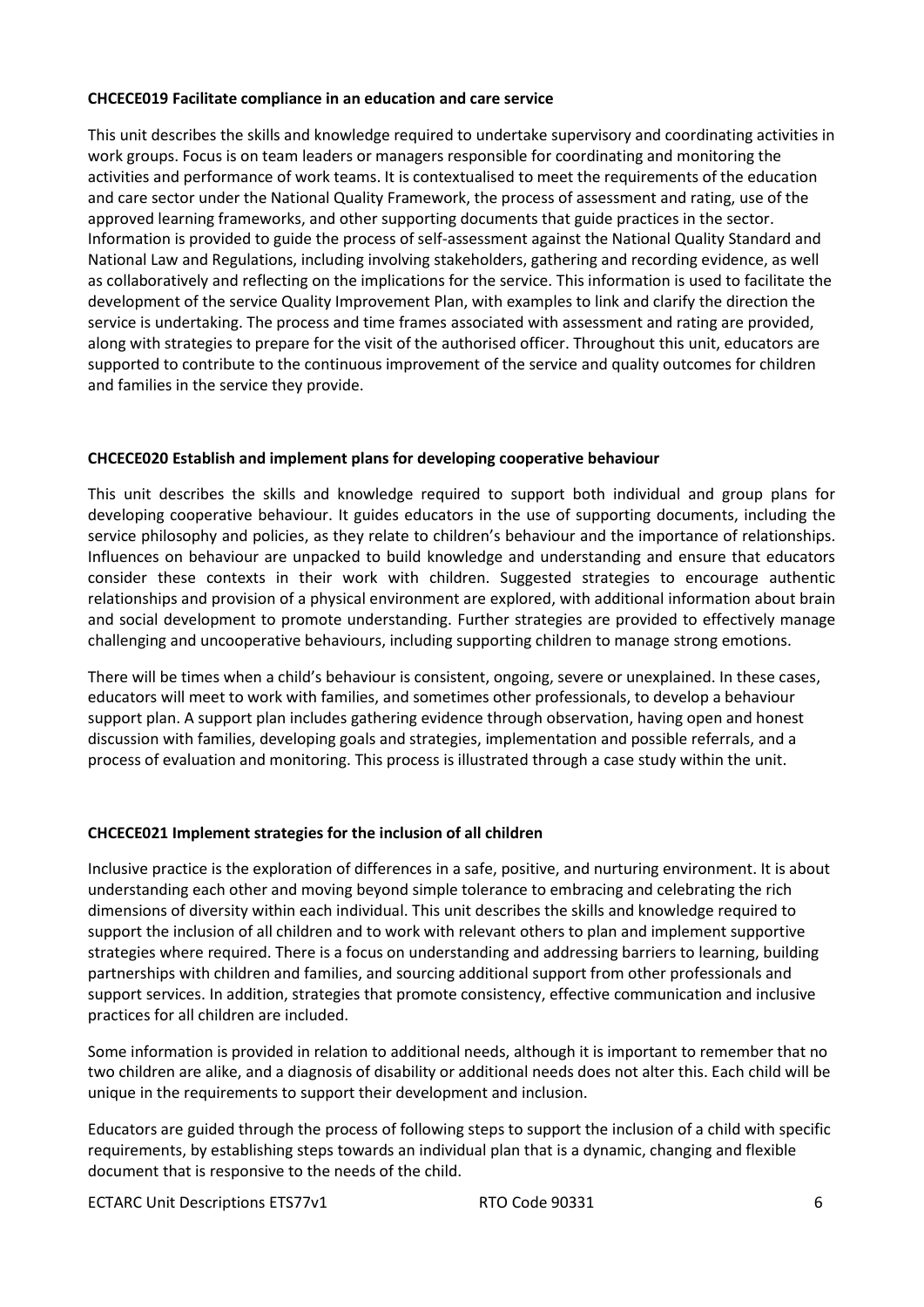## **CHCECE022 Promote children's agency**

Agency, in the context of education and care, refers to the child's capacity to make their own choices and act independently to influence events and experiences within their world. This unit describes the skills and knowledge required by educators to promote and encourage children's agency. It explores strategies to establish a stimulating learning environment for play and social interactions, as well as using materials and resources to promote and reflect children's interests and learning. In the provision of the learning environment, educators are encouraged to share decision-making with children and families. There is a focus on self-directed learning, peer scaffolding and supporting children to persevere and undertake challenges. Techniques to encourage participation are provided, including acknowledging children's efforts and valuing the uniqueness of each child. Information gathered to promote children's agency is utilised with concrete examples of the process of planning and implementing learning experiences. In this way, educators are meeting the responsibility to provide children with programs that are engaging and purposeful, and curriculums that are responsive to ongoing growth and development throughout the childhood years.

# **CHCECE023 Analyse information to inform learning**

This unit describes the skills and knowledge required to gather and analyse information about children's learning to inform practice. Methods used to gather evidence from a range of sources are explored to ensure children are provided with opportunities to learn through play, intentional teaching and the learning environment. Educators are provided with resources to evaluate and reflect on learning, in order to support children to achieve particular learning outcomes. Examples of observations are used to draw out knowledge about a child, and assessment principles are used to demonstrate authentic, representative, relevant and significant information about learning to inform practice.

# **CHCECE024 Design and implement the curriculum to foster children's learning and development**

This unit describes the skills and knowledge required for educators to design, implement and evaluate the curriculum to foster children's learning and development. It unpacks curriculum design, approved learning frameworks and the service philosophy to support educators as they gather data about children to inform planning. A broad definition of curriculum includes everything that happens in the day in a service, including children's routines, interactions, planned experiences and those that happen spontaneously throughout the day. The decisions made by educators are therefore informed by a collaborative approach and deep reflection about the way in which children learn and develop. Strategies and techniques (such as scaffolding, seeking feedback to identify strengths, needs and emerging skills, and tools to interpret information) support the evaluation process and inform curriculum development.

# **CHCECE025 Embed sustainable practices in service operations**

This unit describes the skills and knowledge required to support children to connect with and contribute to their world and embed sustainable practice into service operations. There are many global and sustainability issues affecting the world today. Services, through their philosophy, policies, procedures and actions, have the opportunity to support children and families to develop an understanding and respect for the natural environment and the impact of humans on the environment. This unit provides information to support awareness to identify areas where the service can improve, and how to develop a sustainability action plan. Ideas and examples are provided to inspire educators to get started in embedding intentional experiences to build and support children's growing abilities and natural curiosity about the world around them.

ECTARC Unit Descriptions ETS77v1 7 THE RTO Code 90331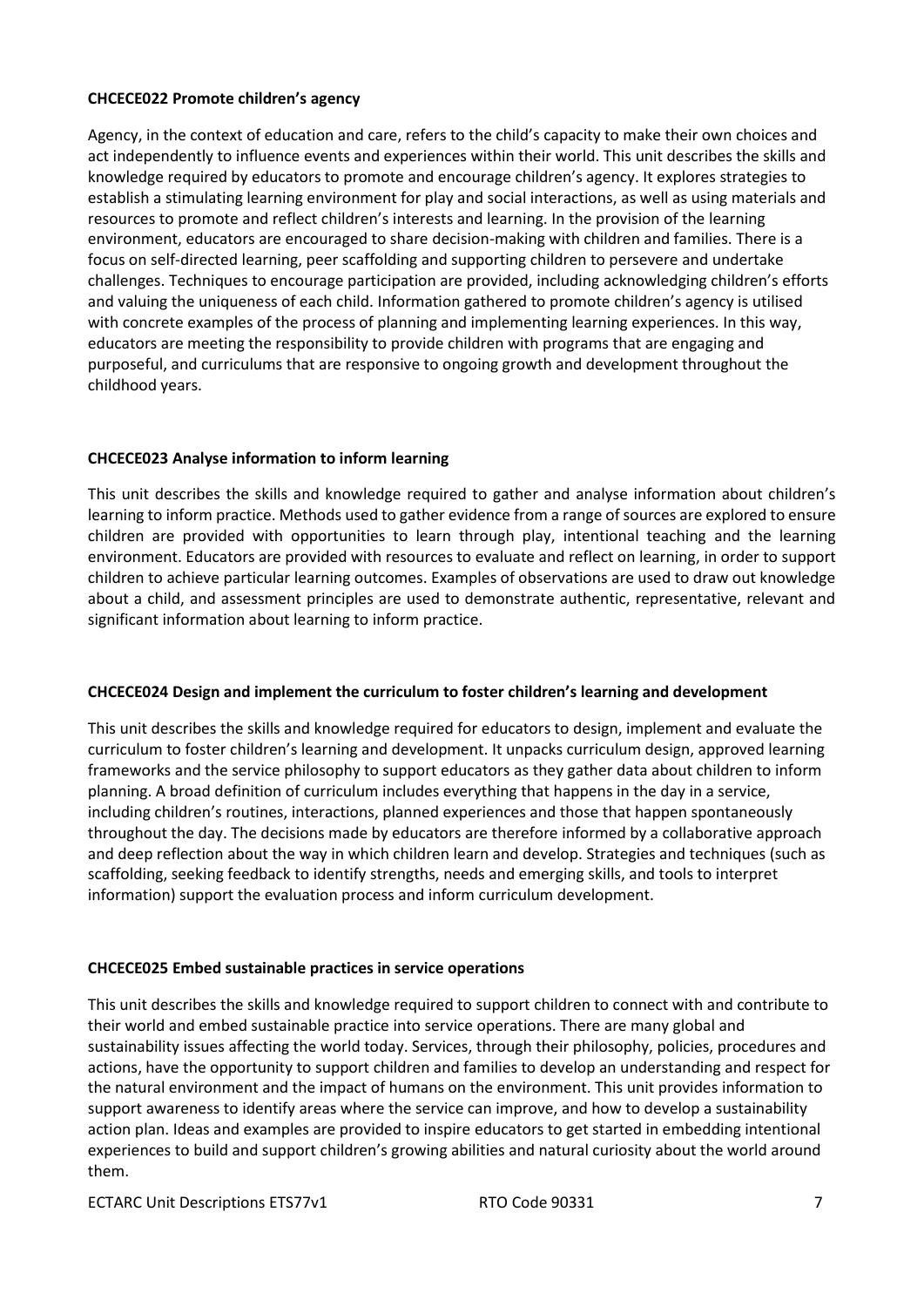## **CHCECE026 Work in partnership with families to provide appropriate education and care for children**

This unit describes the skills and knowledge required to work in partnership with families to provide appropriate care and education for the child. By creating an environment that is welcoming and reflects the families that represent the service, educators are beginning to form a collaborative relationship. This process begins with being approachable and authentic in interactions, and respectful of individual practices and beliefs as they relate to child-rearing decisions and engagement in the service. In this unit, methods are explored to gather information about children and families, as well as how the service provides information to families about their child, and about the workings of the service and the wider community. Practical examples are provided to inspire and promote positive engagement within the service, and a mutually beneficial learning community where others are safe, secure and supported.

# **CHCLEG001 Working legally and ethically**

This unit describes the skills and knowledge needed to identify and work within the legal and ethical frameworks that apply to an individual job role. It includes identifying legal requirements (such as mandatory reporting and duty of care) and identifying and meeting ethical responsibilities in the workplace. Working legally and ethically also requires that individuals and the team recognise and respond to workplace situations, including managing complaints, following an identified grievance procedure and ensuring that documentation is completed for any incident within the workplace that may compromise the health or wellbeing of others. Educators are provided with information to support their contributions to workplace improvements, such as problem solving and participation in the development of the service's Quality Improvement Plan. An example of a staff appraisal and goal setting will encourage individual educators to reflect on their own learning needs, and how this may be supported with further training and development.

#### **CHCMGT003 Lead the work team**

This unit describes the skills and knowledge required to undertake supervisory and coordinating activities in work groups. Focus is on team leaders or managers responsible for coordinating and monitoring the activities and performance of work teams and other service providers. This unit guides and initially supports a leader to determine their own leadership style and reflect on personal qualities and practices. A collaborative approach to implementing staff processes, recruitment, professional learning and development is explored. Expertise is built in relation to effective communication, conflict resolution and facilitating group discussion, and guided by an effective leader. Leaders are also provided with knowledge to undertake formal and informal performance management, including strategies to provide feedback to individuals and the team, providing support, identifying areas for improvement, and developing goals and effective plans to work towards desired outcomes.

#### **CHCPOL002 Develop and implement policy**

This unit describes the skills and knowledge required to research, develop and implement new policy initiatives. The National Quality Framework (NQF) includes the Education and Care Services National Law, Education and Care Services National Regulations and National Quality Standard (NQS) and supports the understanding of the requirements for early childhood services in relation to the development of effective policies and procedures that guide practice. This unit guides educators through the process of consultation; developing an appropriate template; sourcing current and relevant supporting information; and drafting, modifying and reviewing policy. Additional information is provided in navigating barriers that may occur in implementing policy and ensuring understanding by all stakeholders.

ECTARC Unit Descriptions ETS77v1 8 and RTO Code 90331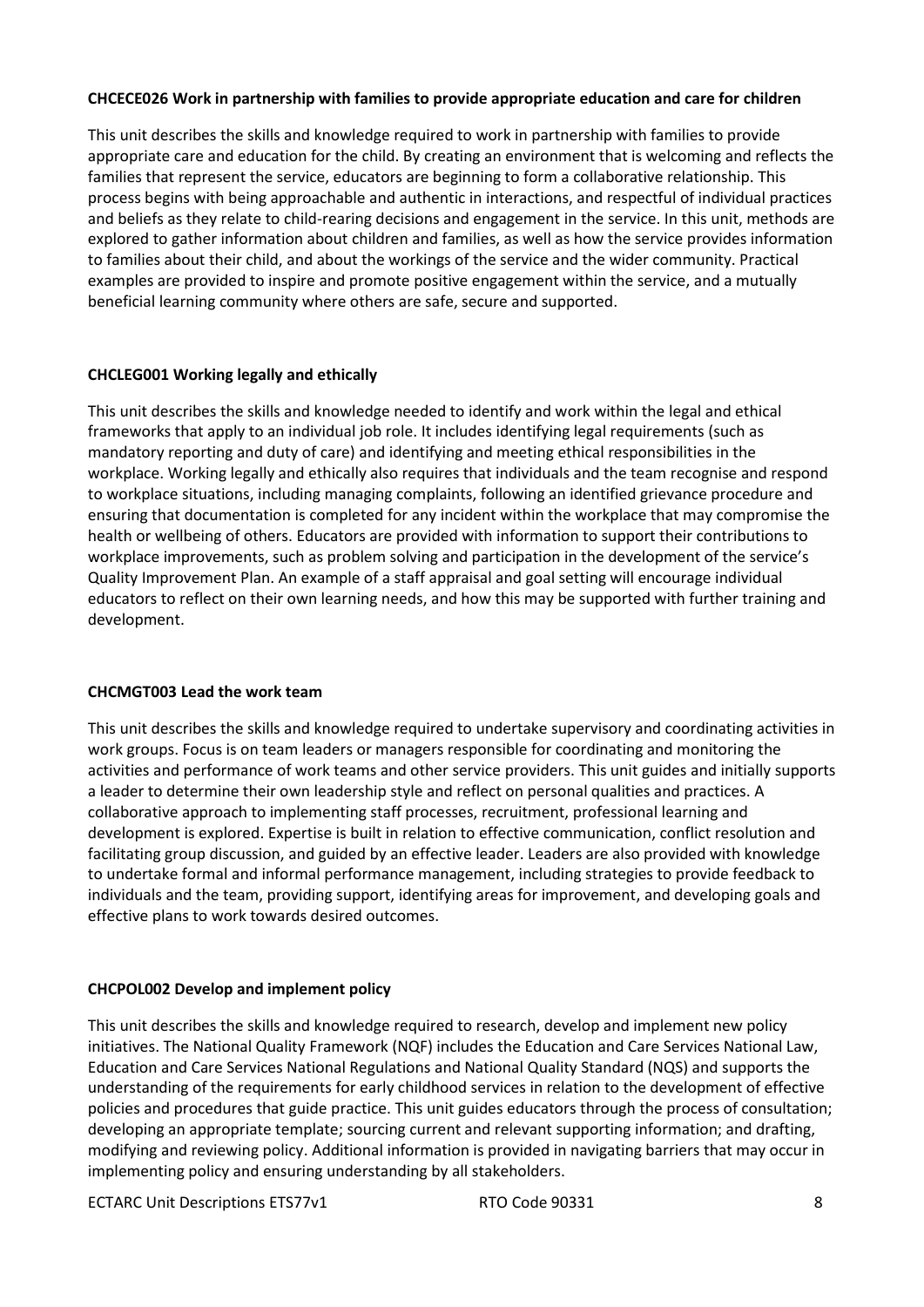## **CHCPRP003 Reflect on and improve own professional practice**

This unit describes the skills and knowledge required to evaluate and enhance practice through a process of self-reflection and ongoing professional development. Guided by legal and ethical knowledge, educators are supported to become aware of their own beliefs and values and the impact this has on others. Strategies to reflect on own workplace performance, via feedback from others and through a formal appraisal process within the service, are explored. The unit introduces Jodie, an educator, who shares her own journey of reflection, and details of her actions and thought processes about her roles and responsibilities within a service.

Suggestions to facilitate ongoing learning, professional development and expanding expertise are provided, as well as methods to assist in thinking deeply about practice. This leads into building an individual selfdevelopment plan, including goals, strategies, resources and measures to support progress. This also includes a focus on taking good care of ourselves.

## **CHCPRT001 Identify and respond to children and young people at risk**

This unit describes the skills and knowledge required to support and protect children and young people who are at risk of harm. When working with children and young people, educators may be exposed to situations of concern involving children and families. It is therefore important to ensure there is significant knowledge, training and support to manage concerns based on legal, ethical, policy frameworks and duty of care. Information based on legislation for each state and territory is provided. In addition, detailed descriptors of physical, sexual, emotional/psychological abuse, neglect and domestic violence are provided to ensure all educators are able to identify and act to support children and young people. This may be challenging for educators, however it is important to remain child-focused when managing each situation. The unit also offers educators guidelines in how to respond to children who disclose, reporting suspected abuse or neglect and how to document concerns. There is additional information about maintaining professional boundaries and confidentiality.

#### **HLTWHS001 Participate in work health safety**

This unit describes the skills and knowledge required to participate in safe work practices to ensure your own health and safety, and that of others. Work health safety (WHS) is guided by legislation, regulatory requirements and policies and procedures in the workplace. In education and care services, there are many potential risks that may cause harm to children, families, staff or visitors. Therefore, it is important to that there are not only policies to guide roles and responsibilities, but also methods in place to identify, assess and document what is occurring. Educators are guided through the process of hazard prevention and management of a safe workplace though effective hygiene practices, cleaning, managing spills, handling food, and protocols for managing illness and immunisation. Educators should also be aware of their own health and wellbeing, by monitoring their own stress and fatigue and ensuring that they follow correct lifting techniques and polices of the service to minimise risk to their own health.